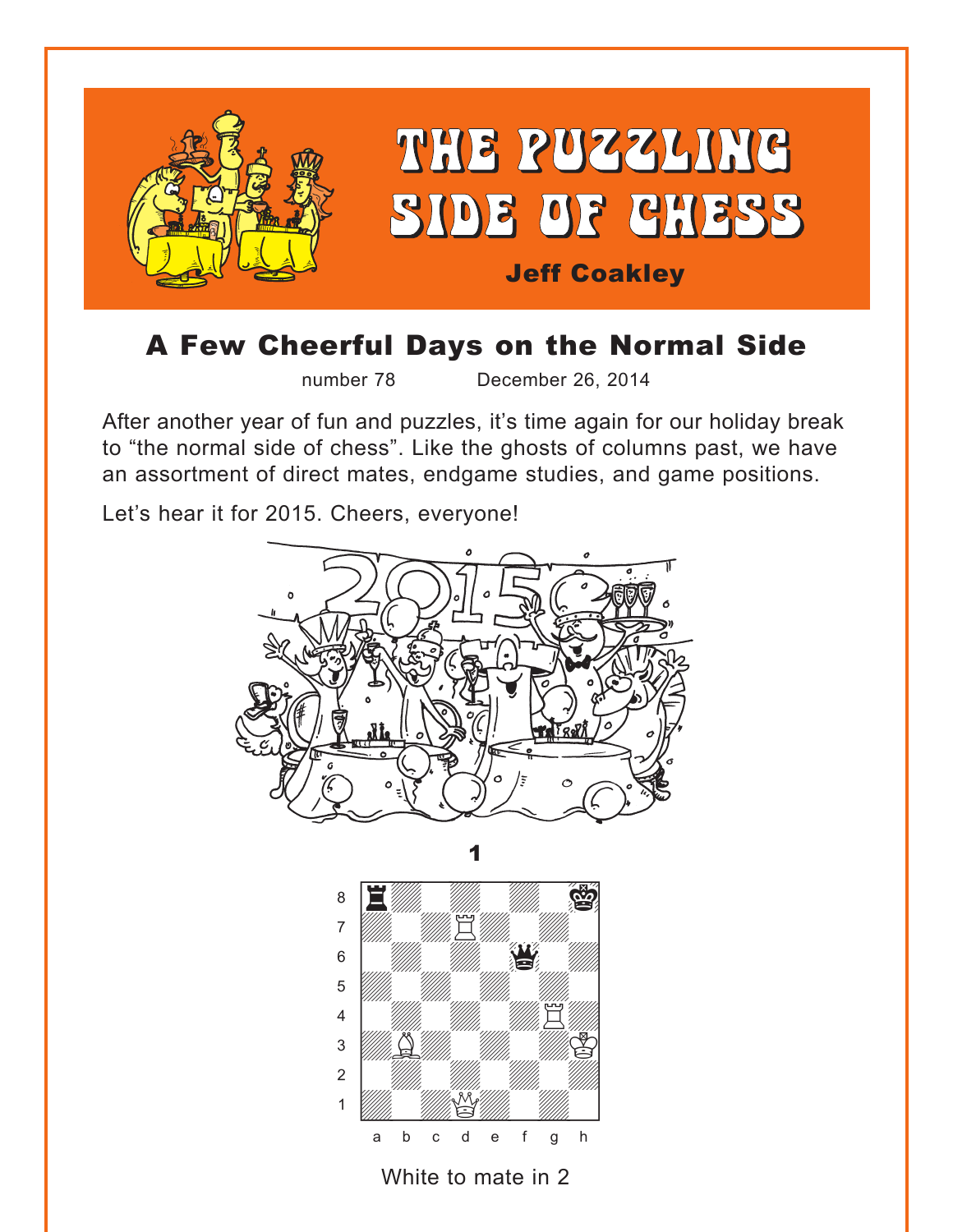<span id="page-1-0"></span>Nothing is more enticing for potential solvers than a spacious two-move mate. *Merediths* (8-12 pieces) and *miniatures* (7 or less) are natural-born crowd-pleasers.

2



White to mate in 2

Next up is a basic winning rook endgame. Unfortunately, you are playing blitz and you only have time for three more moves. Can you score the point?



The following problem by Sam Loyd is not quite a game position. Hard to imagine the pawn structure arising in actual play. But there is a practical feel to White's task. Queen and knight versus an exposed king.

It's called "The Pilot" and it's mate in five. You're cleared for landing on runway 4.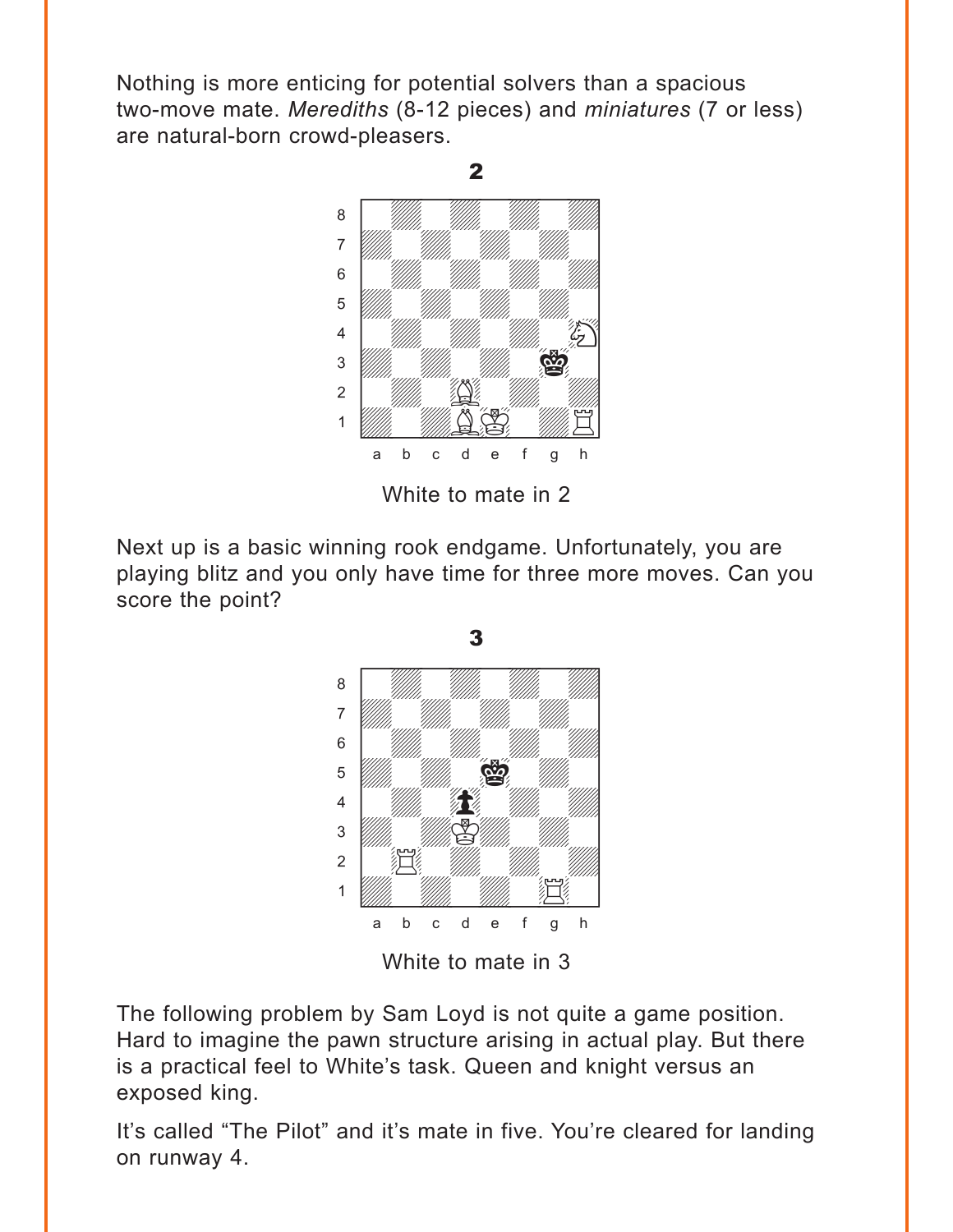<span id="page-2-0"></span>[4](#page-7-0)







**Sam Loyd**

Moving right along, it's time now for some "how do we win this game" problems. A hundred years ago, you might have enjoyed a cigar while you pondered the next move. But those days are long gone. Sorry, folks, no smoking at the Cafe.

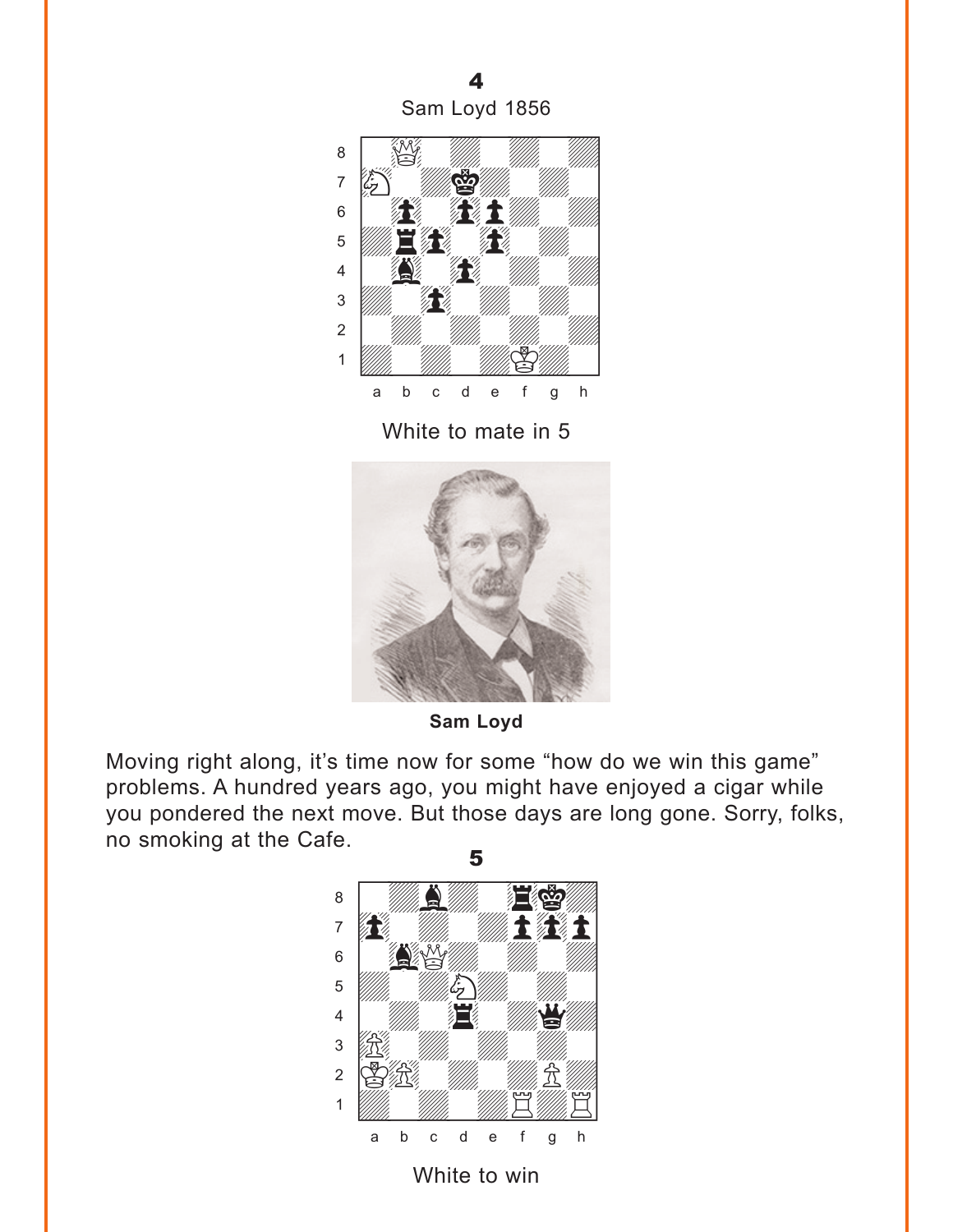<span id="page-3-0"></span>The next "composition" is based on a game won in 1952 by German grandmaster Lothar Schmid (1928-2013). His opponent was future world champion Tigran Petrosian (1929-1984), not an easy guy to beat.

Lothar Schmid has many claims to fame. His personal chess library was the largest in the world, with more than 50,000 books. He was also the chief arbiter for several world championship matches, including Fischer - Spassky 1972.



**Waiting for Bobby Fischer** 



White to win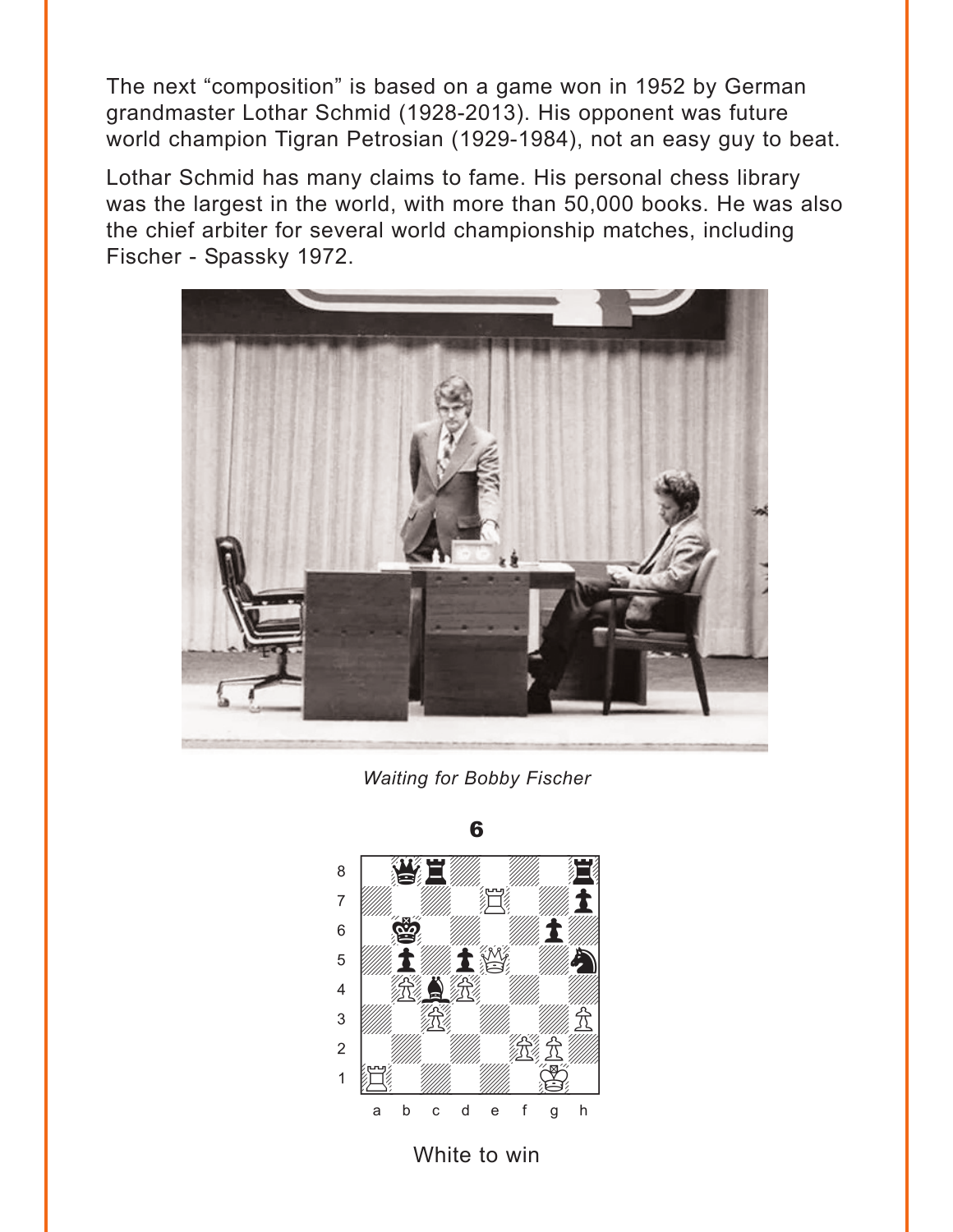<span id="page-4-0"></span>The diagram below seems like the kind of position where White might draw by perpetual check. But why settle for half a point?



Time now, if you're in the mood, to "study" a couple endgames.

It looks like White should just resign here, and avoid the grief of a long futile defence. The computer evaluation would certainly justify that decision. What do you say? Give up or play on?



There's something very satisfying about salvaging a draw from an apparently lost position. It balances out the pangs of anguish caused by earlier mistakes and poor play.

Half good, half bad, could be worse.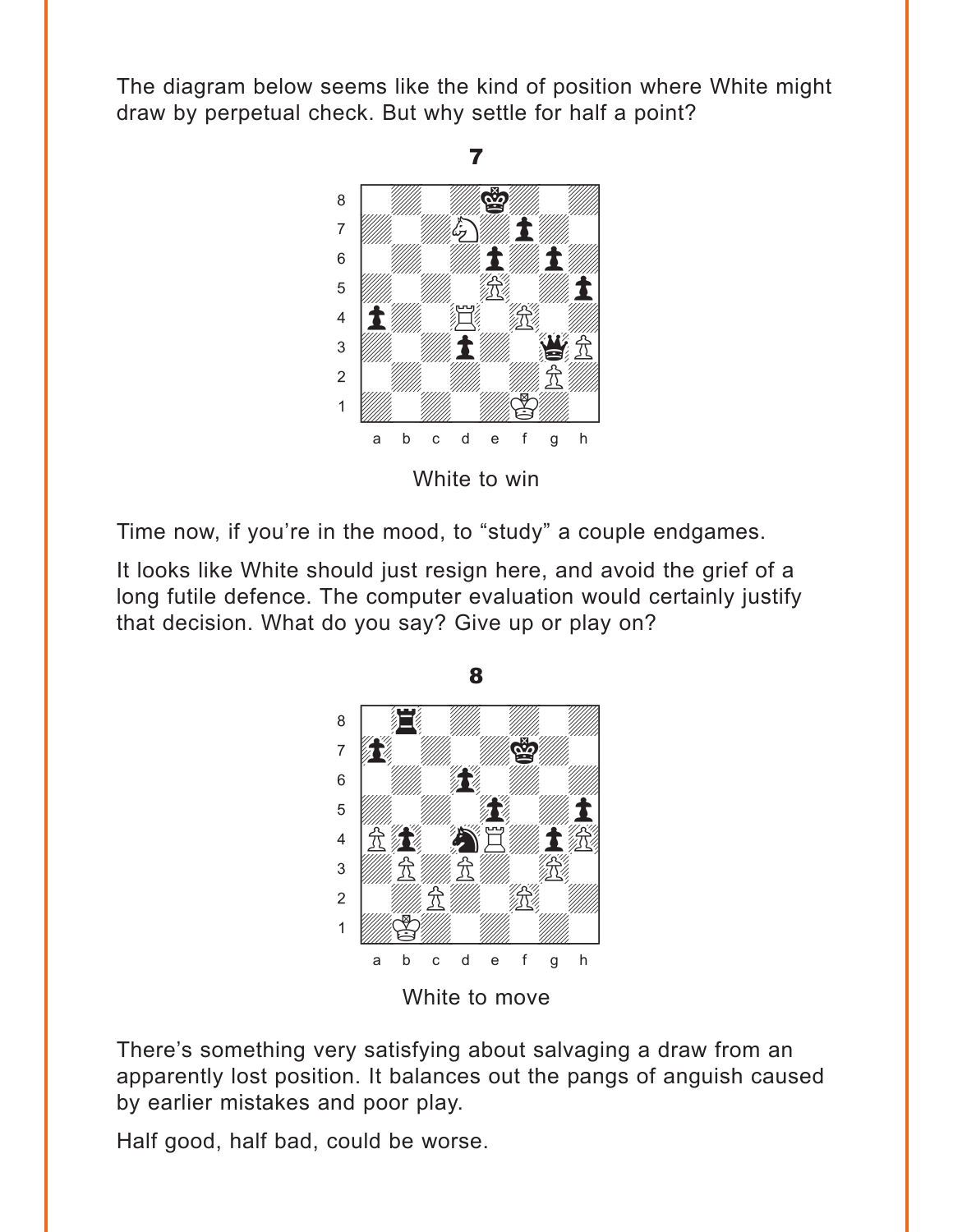<span id="page-5-0"></span>

We close out 2014 with another Sam Loyd masterpiece. Like his earlier problem in this column, it was composed when he was fifteen years old.

As you will soon discover, the position has the characteristics of a series-mover. Black can only sit and fidget while White manoeuvres for the mate.

A smooth passage back to *The Puzzling Side of Chess*.



[10](#page-17-0) Sam Loyd 1856  $\frac{640}{2}$  bank Ebya 1000

White to mate in 14

For more problems from "the normal side", see *A Holiday Visit* (column 21) and *A New Year's Ride* (column 57).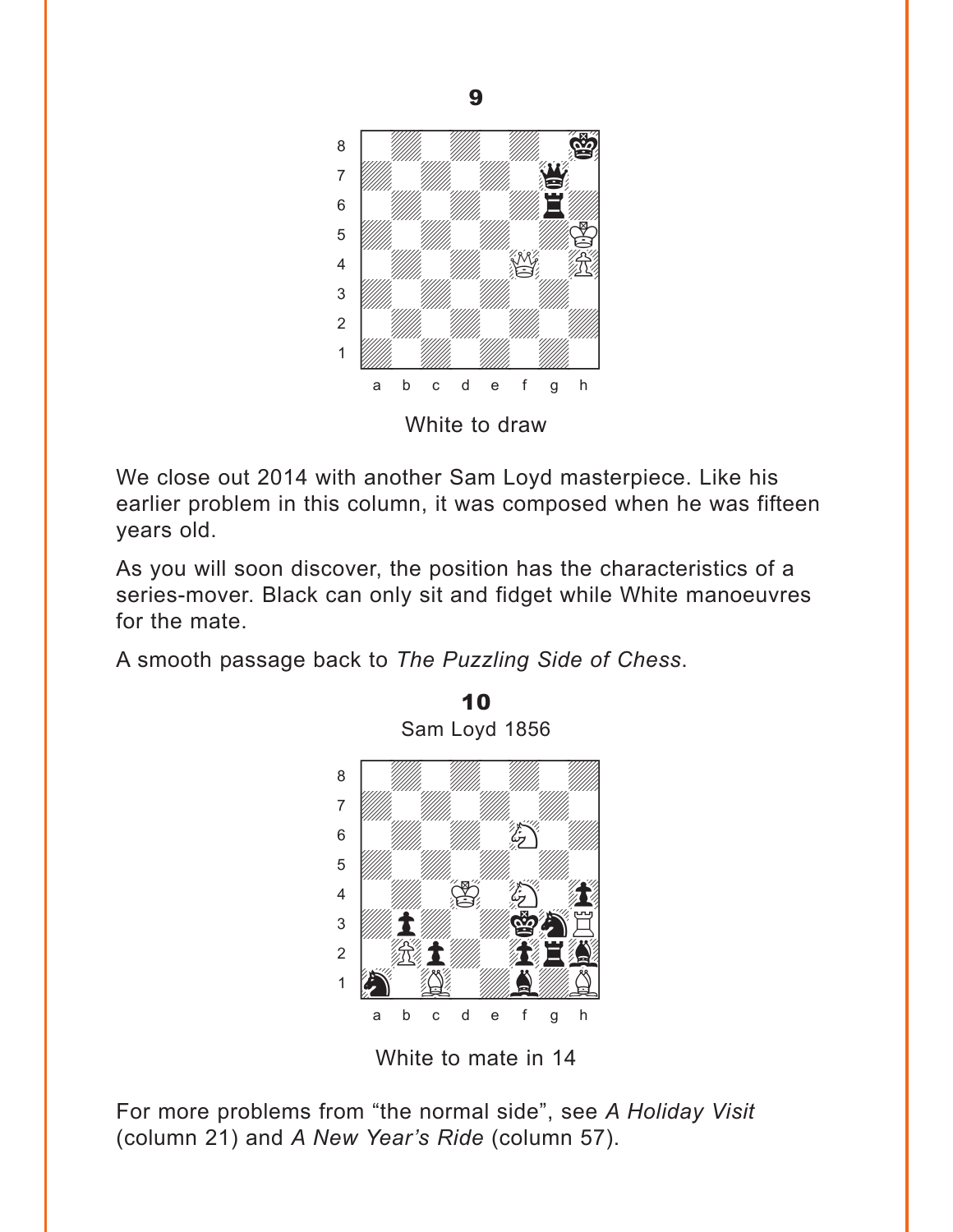# <span id="page-6-0"></span>**SOLUTIONS**

Except for numbers 4 and 10 (Sam Loyd), all problems by J. Coakley.

- 1,8 *ChessCafe.com* originals (2014)
- 2 *Winning Chess Puzzles For Kids Volume 2* (2010)
- 3 *Scholar's Mate 121* (2014)
- 5,6,7,9 *Winning Chess Exercises For Kids* (2004)

*PDF hyperlinks*. You can advance to the solution of any puzzle by clicking on the underlined title above the diagram. To return to the puzzle, click on the title above the solution diagram.



A double kingmover in a formation that makes you want to castle.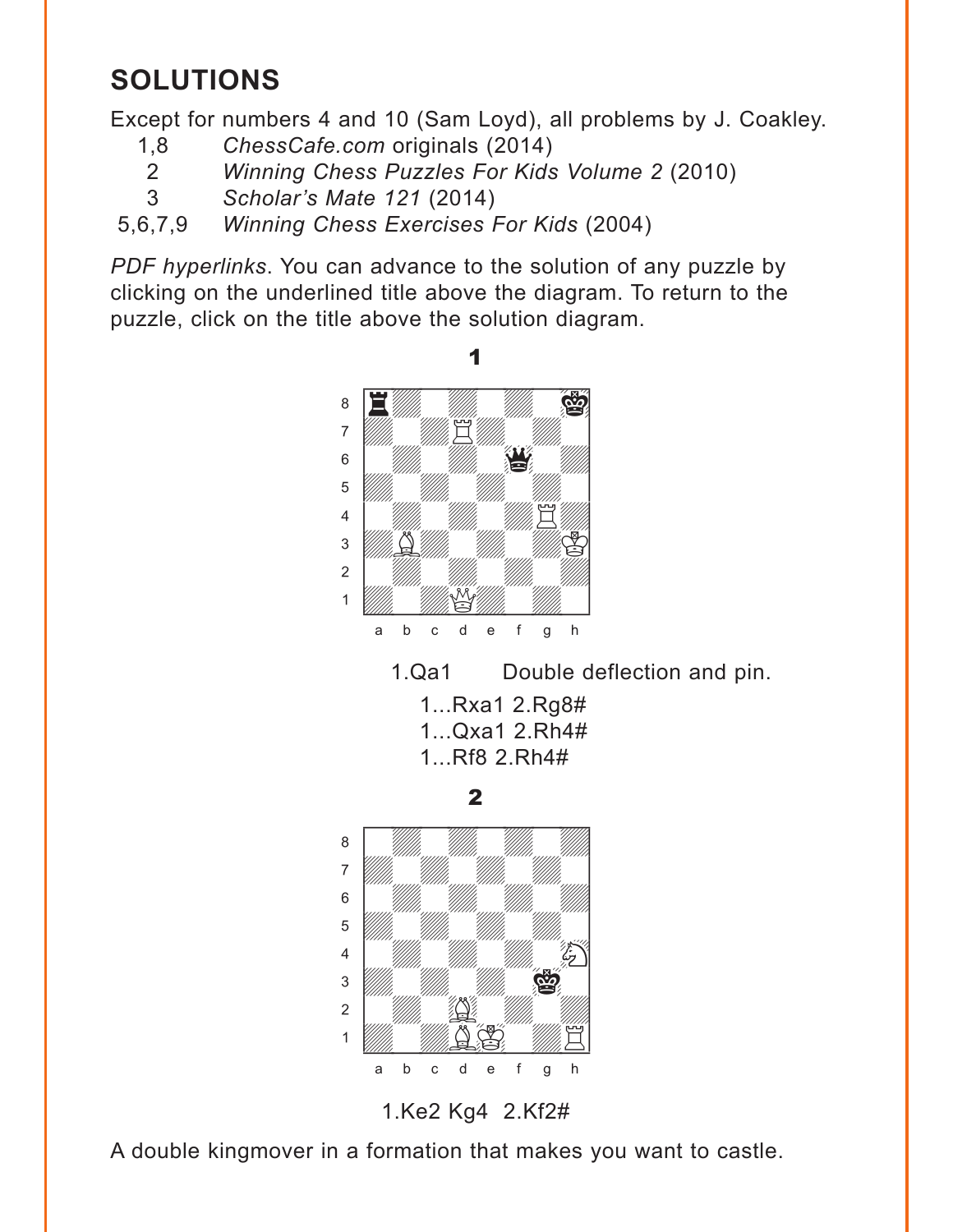<span id="page-7-0"></span>

3

1.Rb6

1...Kf4 2.Rb5 Kf3 3.Rf5# 1...Kf5 2.Kxd4 Kf4 3.Rf6# 1...Kd5 2.Rg5#

The problem works without the black pawn, but after 1.Rb6 Kf5 there is a second solution by 2.Ke3 Ke5 3.Rg5#.

#### [4](#page-2-0)

*"The Pilot"* Sam Loyd 1856 *N.Y. Albion*



#### 1.Nc6

Step one: jettison the knight!

1...Kxc6 2.Qc8+ Kd5 3.Qa8+ Kc4 4.Qa2+ Kd3 5.Qe2# Steps two through five: Fly the friendly diagonals.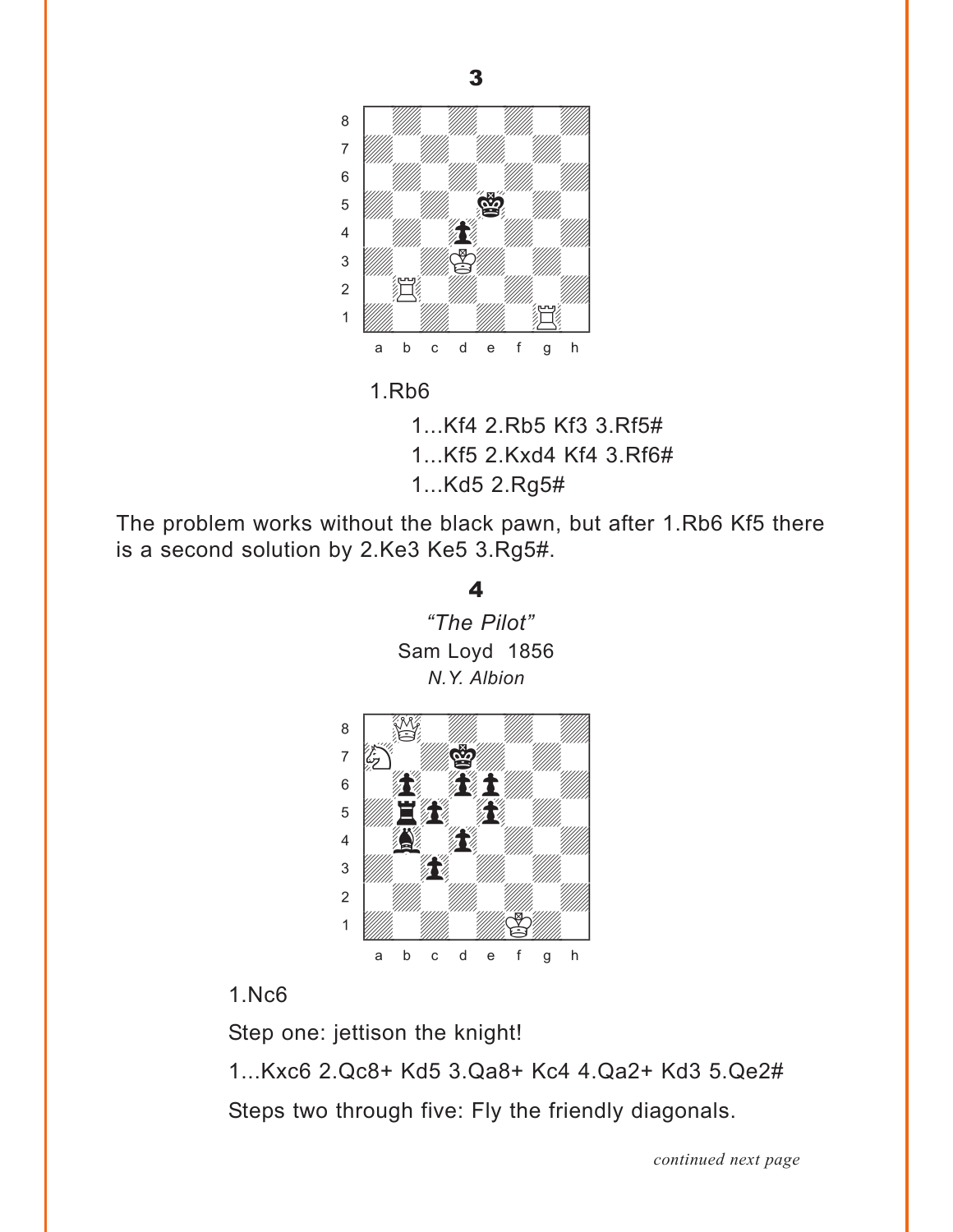<span id="page-8-0"></span>Declining the sacrifice is no help.

1...c2 2.Qb7+ Ke8 3.Qe7#

1...d5 2.Qb7+ Kd6 3.Nd8! c4 (3...c2 4.Nf7#) 4.Nf7+ Kc5 5.Qc7# (or 5.Qc8#)

The natural 1.Qb7+ mates in seven. 1...Ke8 2.Nc6 Kf8 3.Qe7+ Kg8 4.Qf6 c2 5.Ne7+ Kh7 6.Qg6+ Kh8 7.Qg8#

After 1.Nxb5 Kc6, Black has seven connected passed pawns for a queen. Good luck to White trying to win that position.

Sam Loyd's insightful book *Chess Strategy* (1878) is subtitled *A Treatise Upon the Art of Problem Composition*. An apropos quote:

"A five-mover is too difficult for the popular taste, and should only be composed to illustrate some peculiarly pleasing theme that cannot be expressed in fewer moves."



### 1.Qg6

The classic Marshall queen sacrifice! It's mate in 8.

1...hxg6 2.Ne7# 1...fxg6 2.Ne7+ Kh8 3.Rxf8# 1...Qxg6 2.Ne7+ Kh8 3.Nxg6+ 3...fxg6 4.Rxf8# 3...Kg8 4.Ne7+ Kh8 5.Rxh7+ Kxh7 6.Rh1+ Bh3 7.Rxh3+ Rh4 8.Rxh4#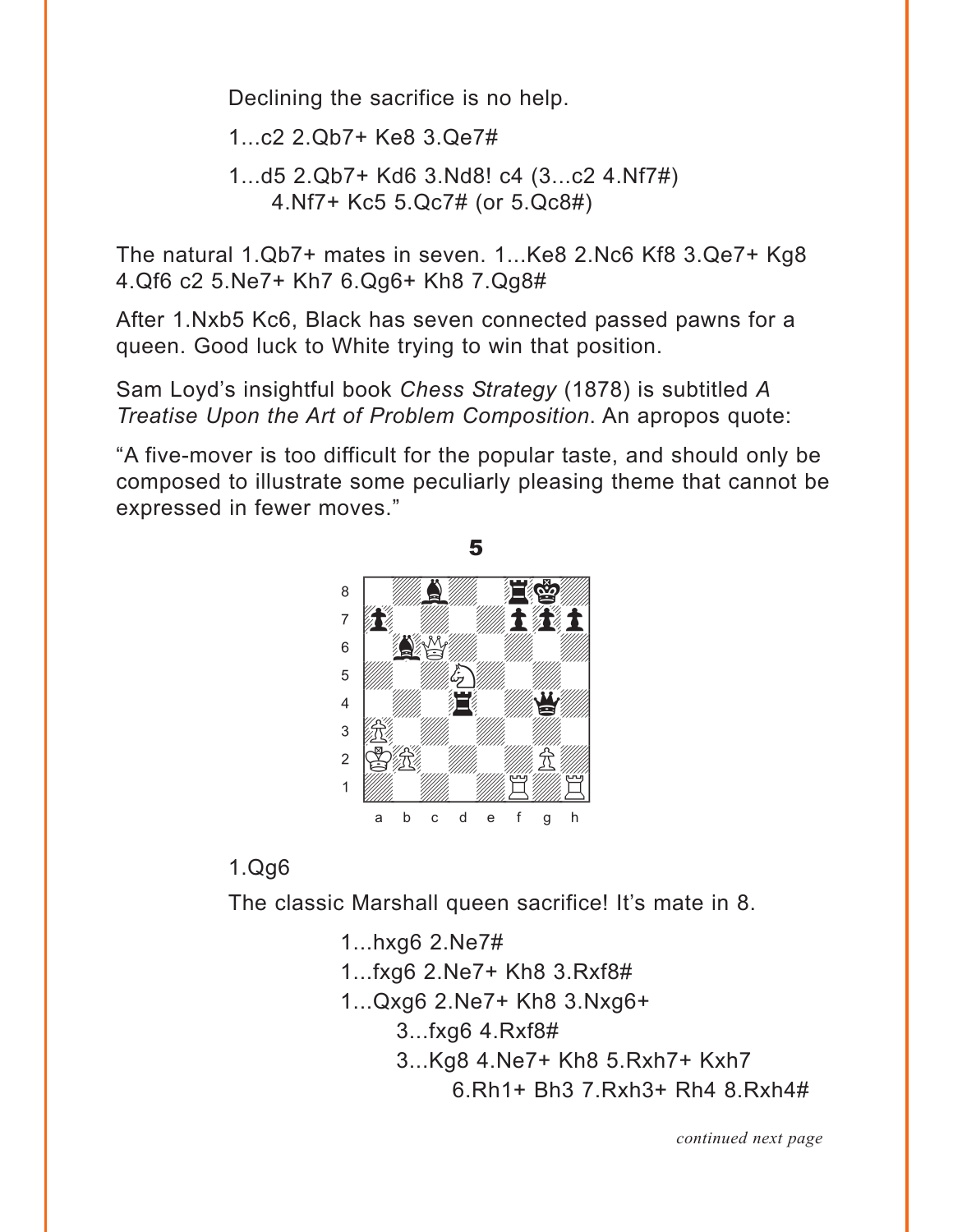Defending against the threat of 2.Qxh7# without capturing the queen also fails.

> 1...h6 2.Nf6+ Kh8 3.Qh7# 1...Bf5 2.Ne7+ (or 2.Nf6+) 2...Kh8 3.Rxh7# 1...Qh4 2.Nf6+! Kh8 (2...Qxf6 3.Qxh7#) 3.Qxh7+ Qxh7 4.Rxh7#

After 1.Ne7+ Kh8, the best White has is a perpetual check by 2.Ng6+ Kg8 3.Ne7+ or a level game with 2.Rxh7+ Kxh7 3.Rh1+ Qh4 4.Rxh4+ Rxh4 5.Nxc8 Rh6.

1.Qc2 can be met by 1...h5 or 1...h6.

As many players will have recognized, the position is very similar to Levitsky - Marshall 1912 with colours reversed. A brilliant victory by American grandmaster Frank Marshall. When the game was over, the spectators tossed gold coins on the board!



*A Man Who Loved Cigars*

Frank Marshall (1877-1944) was born in New York City, but grew up and learned to play chess in Montreal before returning to New York at age 19. He was one of the five original grandmasters, so titled by Czar Nicholas II at St. Petersburg in 1914, and champion of the United States from 1909 to 1936.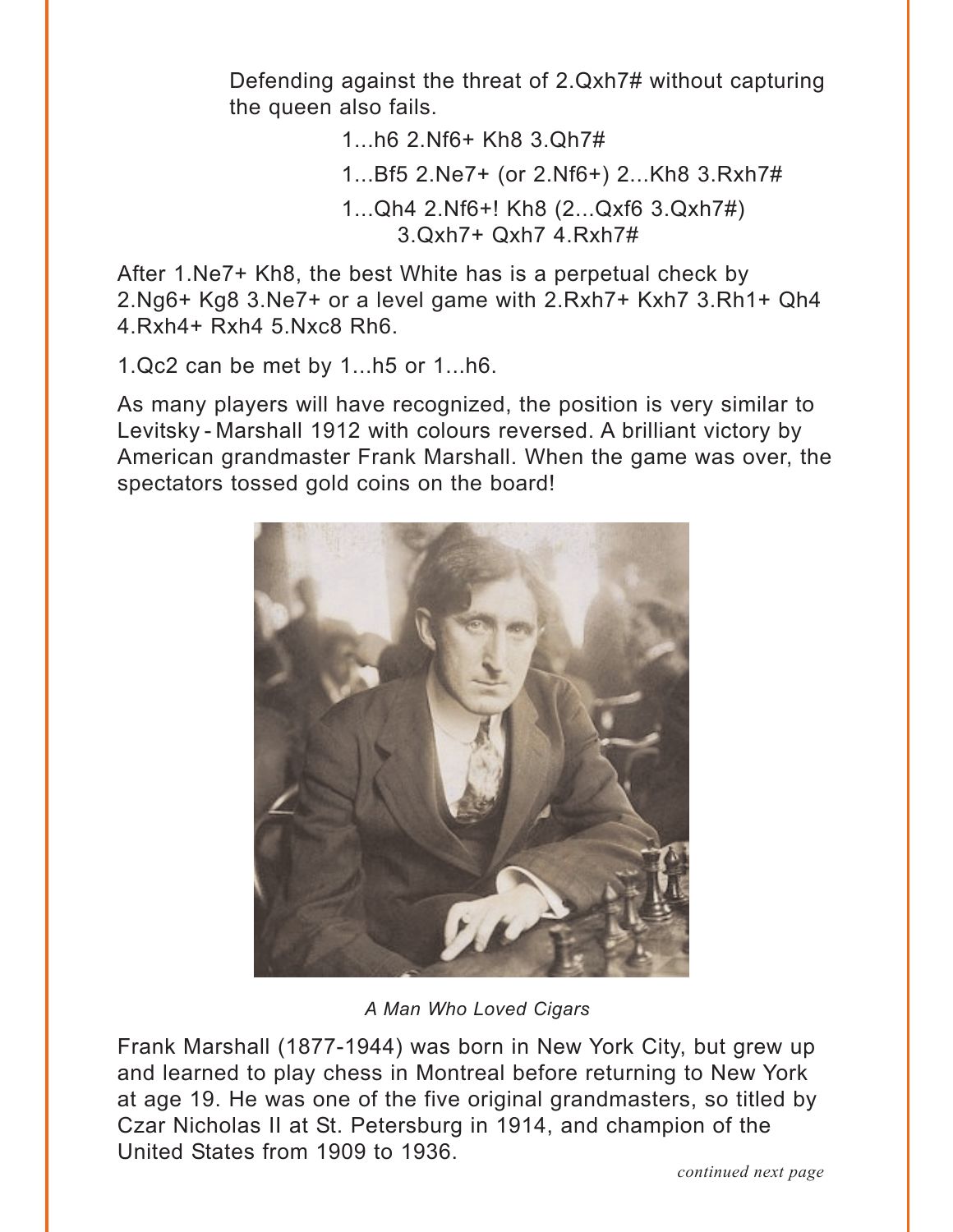Next year marks the centennial anniversary of the *Marshall Chess Club* in Greenwich Village, founded by him in 1915.

Stefan Levitsky - Frank Marshall Breslau 1912

1.d4 e6 2.e4 d5 3.Nc3 c5 4.Nf3 Nc6 5.exd5 exd5 6.Be2 Nf6 7.0-0 Be7 8.Bg5 0-0 9.dxc5 Be6 10.Nd4 Bxc5 11.Nxe6 fxe6 12.Bg4 Qd6 13.Bh3 Rae8 14.Qd2 Bb4 15.Bxf6 Rxf6 16.Rad1 Qc5 17.Qe2 Bxc3 18.bxc3 Qxc3 19.Rxd5 Nd4 20.Qh5 Ref8 21.Re5 Rh6 22.Qg5 Rxh3 23.Rc5



#### 23...Qg3! 0-1

Besides placing the combination in a new setting and making it White to play, my version of this position eliminates a defence that avoids mate. After 24.Qxg3 Ne2+ 25.Kh1 Nxg3+ 26.Kg1, there is no forced mate. Only a won ending with an extra knight. Many analysts give the continuation 26...Nxf1 27.gxh3 Nd2 (without mentioning 28.Rc7 Rf5!) but perhaps 26...Ne2+ 27.Kh1 Rc3 is more clearcut.

Like Frank Marshall, Russian master Stefan Levitsky (1876-1924) has an opening that bears his name. The *Levitsky Attack* is 1.d4 d5 2.Bg5, successfully played in modern times by English GM Julian Hodgson.

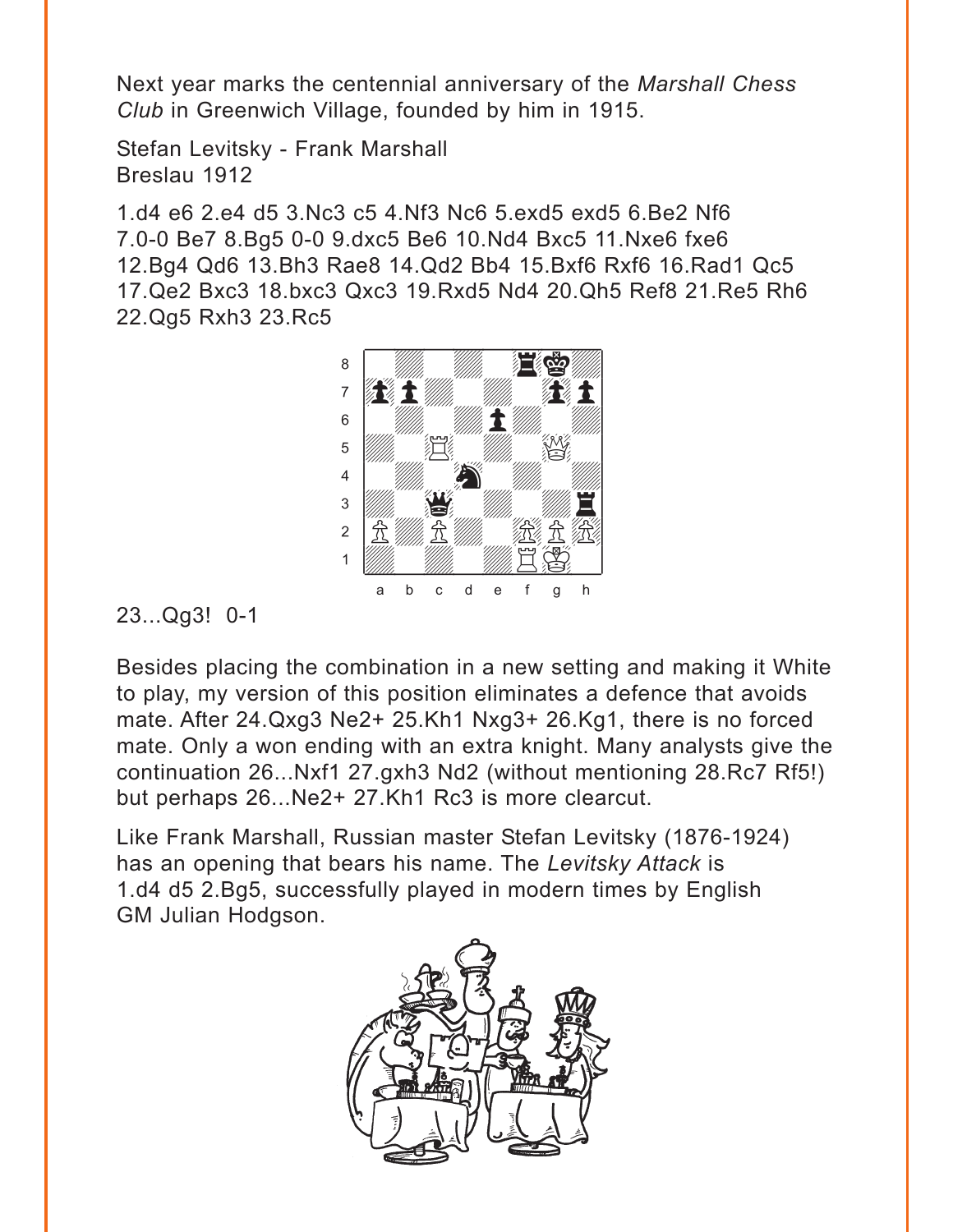<span id="page-11-0"></span>

1.Qd6+

Another astounding queen sacrifice! Mate in five.

1...Qxd6 2.Rea7 followed by R1a6# (delay mode: 2...Qh2+ 3.Kxh2 Ba2 4.R1xa2)

1...Rc6 2.Qc5+ Rxc5 3.bxc5+ (or 3.dxc5+) 3...Kc6 4.Ra6+ Qb6 5.Rxb6#

White loses after 1.Qxb8+? Rxb8 2.Rea7 Rb7!

1.Qe6+ Rc6 2.Qxc6+ Kxc6 3.Ra6+ Qb6 4.Re6+ Kc7 5.Rexb6 is equal and 1.Re6+ Rc6 2.Rxc6+ Kxc6 3.Qe6+ Kb7 4.Qd7+ Kb6 (*4...Qc7? 5.Ra7+*) 5.Qe6+ is perpetual check.

Here is the original combination from the outstanding book *The Chess Sacrifice* (1968) by Serbian IM Vladimir Vukovic (1898-1975).

Lothar Schmid - Tigran Petrosian Stockholm 1952

1.e4 c6 2.Nc3 d6 3.d4 Nf6 4.Bf4 Qb6 5.Qd2 Nbd7 6.Nf3 e6 7.Bd3 Be7 8.0-0 0-0 9.a4 Qc7 10.e5 Nd5 11.Nxd5 cxd5 12.Rae1 Re8 13.Re3 Nf8 14.Rfe1 Bd7 15.a5 a6 16.exd6 Bxd6 17.Bxd6 Qxd6 18.Ne5 Bb5 19.Bxb5 axb5 20.b4 b6 21.axb6 Qxb6 22.Rc3 f6 23.Ng4 Rac8 24.Rg3 Kf7 25.Nh6+ gxh6 26.Qxh6 Ke7 27.Rg7+ Kd6 28.Qf4+ Kc6 29.Re3 Qb8 30.Ra3 Kb6

See diagram next page.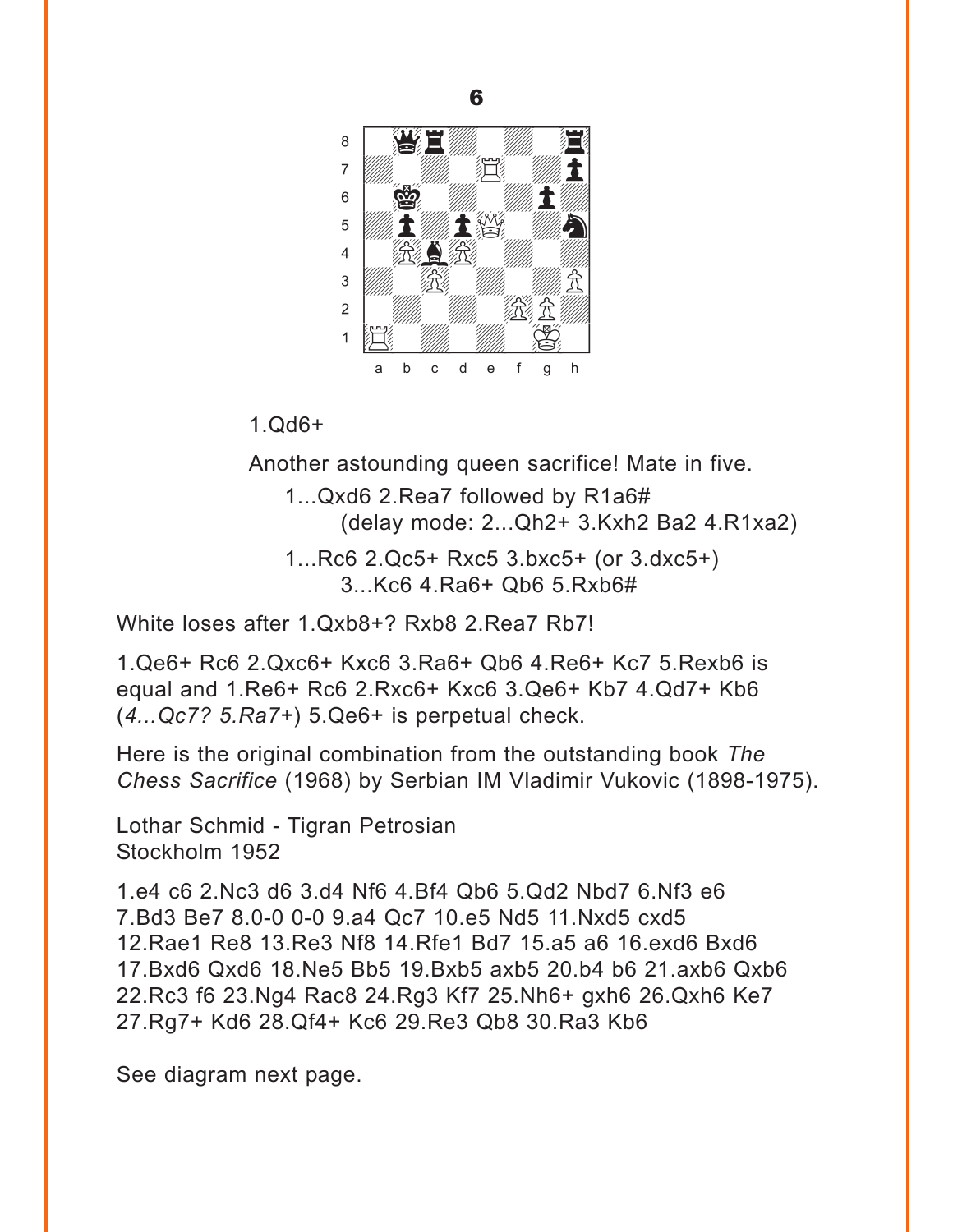

31.Qd6+! Rc6 (31...Qxd6 32.Rga7) 32.Qc5+ 1-0

A second mundane winning line is 32. Ra6+ Kxa6 33. Qxc6+ Qb6 34. Qxe8, a possibility which is eliminated in the revised problem.



Lothar Schmid congratulates the new champion.

Did you know that Bobby Fischer forfeited the second game of his title match against Boris Spassky? He didn't show up to play, in protest over video cameras in the playing area.

Combined with his loss in round one, that left him down 0-2. Final score:  $12\frac{1}{2} - 8\frac{1}{2}$ .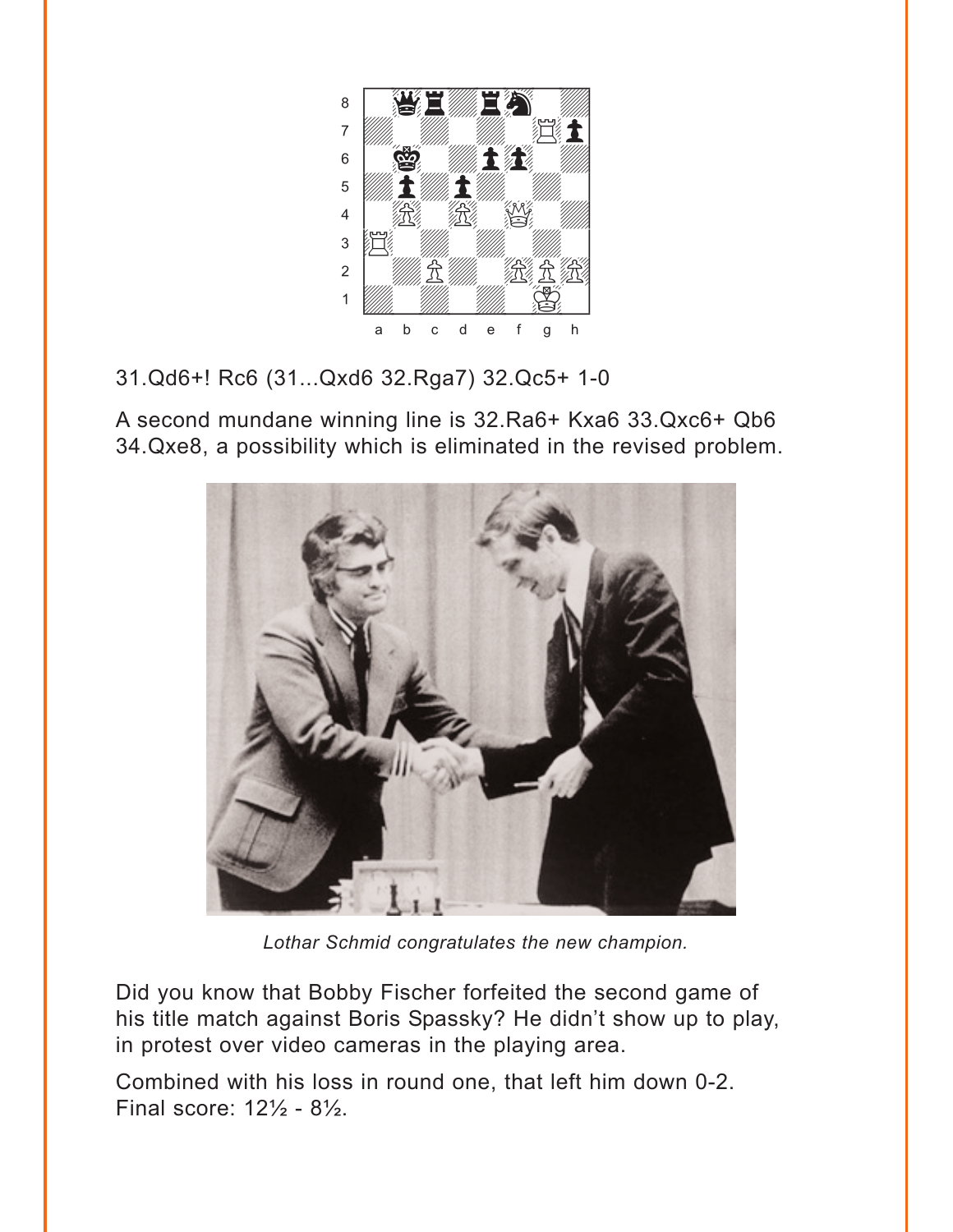<span id="page-13-0"></span>

 $\overline{\mathbf{r}}$ 

1.Nf6+ Ke7 (1...Kf8 2.Rd8+ reaches the same position as below after 3.Rd8+.)

- 2.Rd7+Kf8
- 3.Rd8+ Kg7  $(3...$ Ke7?  $4$ .Re8#)
- 4.Rg8+ Kh6
- 5.Nxh5!

(White can perp with 5.Rh8+ Kg7 6.Rg8+.)



Winning the queen and game.

- 5...Kxh5 (or 5...d2 or 5...Qe3) 6.Rh8#!
- 5...gxh5 6.Rxg3
- 5...Kh7 6.Nxg3 Kxg8 7.Ne4 (7...a3 8.Nc3)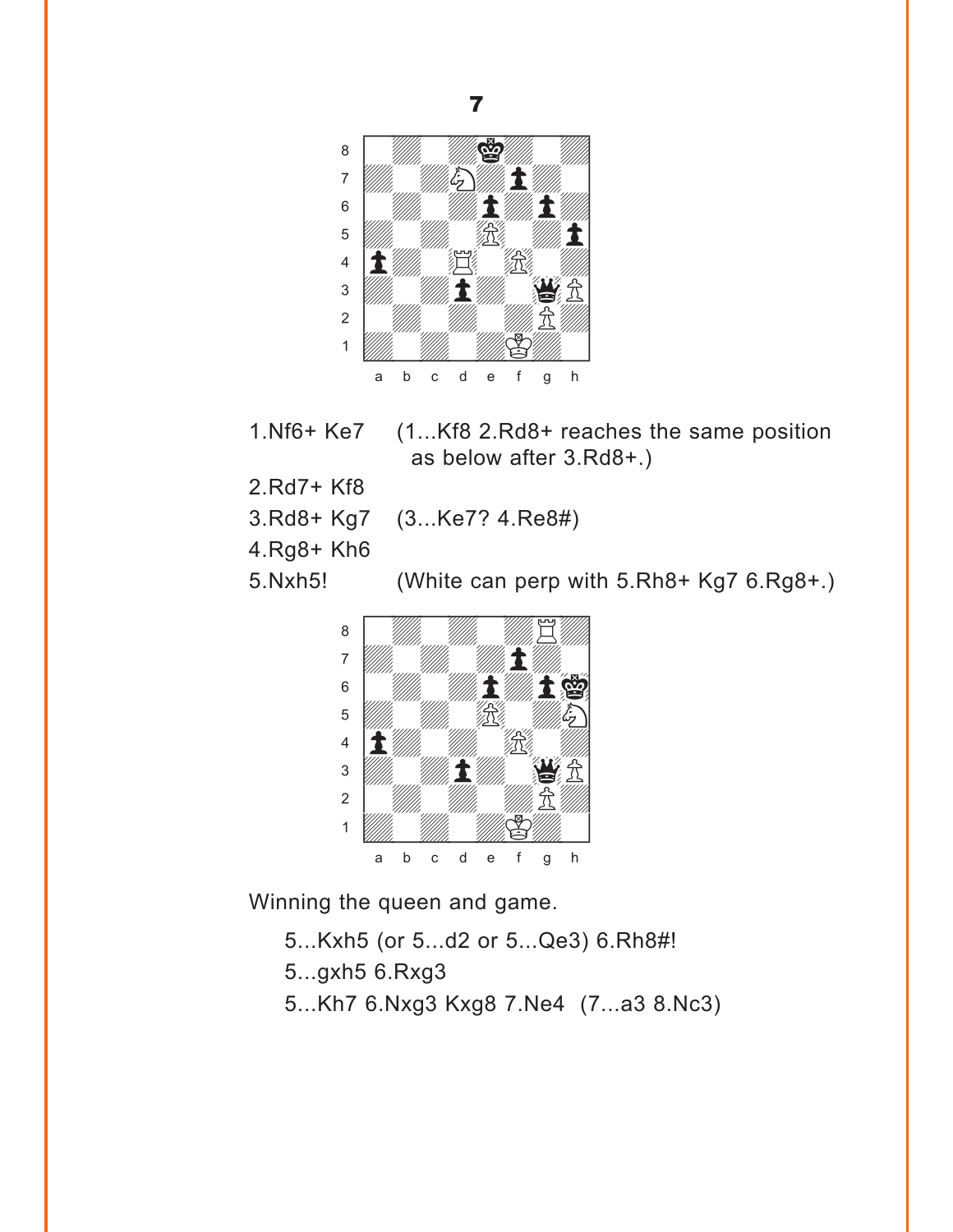<span id="page-14-0"></span>

The position is evaluated as -4.0 by computers.

1.Rxd4

White gives up their rook to build an impenetrable fortress!

| 1exd4 | (After $1$ Ke <sub>6</sub> 2.Re4 or $2$ .Rc4, |
|-------|-----------------------------------------------|
|       | White is up a pawn.)                          |

2.Kc1 Re8

3.Kd2  $\frac{1}{2}$  (or 3.Kd1)



A rock solid "wall of pawns". With the white king on a central file, there are no entry points for the black king or rook. A little human thought will convince you that the position is drawn. Despite the -5.0 evaluation by powerful analytic engines!?

After 3...Ke6 4.Kd1 Rf8 5.Ke2, Black has two breakthrough tricks that they can try. One loses and one draws against proper defence.

A. 5...Kd5 6.Ke1 Kc5 7.Ke2 Kb6 8.Ke1 Rf5 9.Ke2 Ra5 10.Kd2 Rxa4? 11.bxa4 Ka5 (11...Kc6 is no better.) 12.f3! White wins with a breakthrough of their own. 12...gxf3 13.g4 hxg4 14.h5 g3 15.Ke1 1-0

8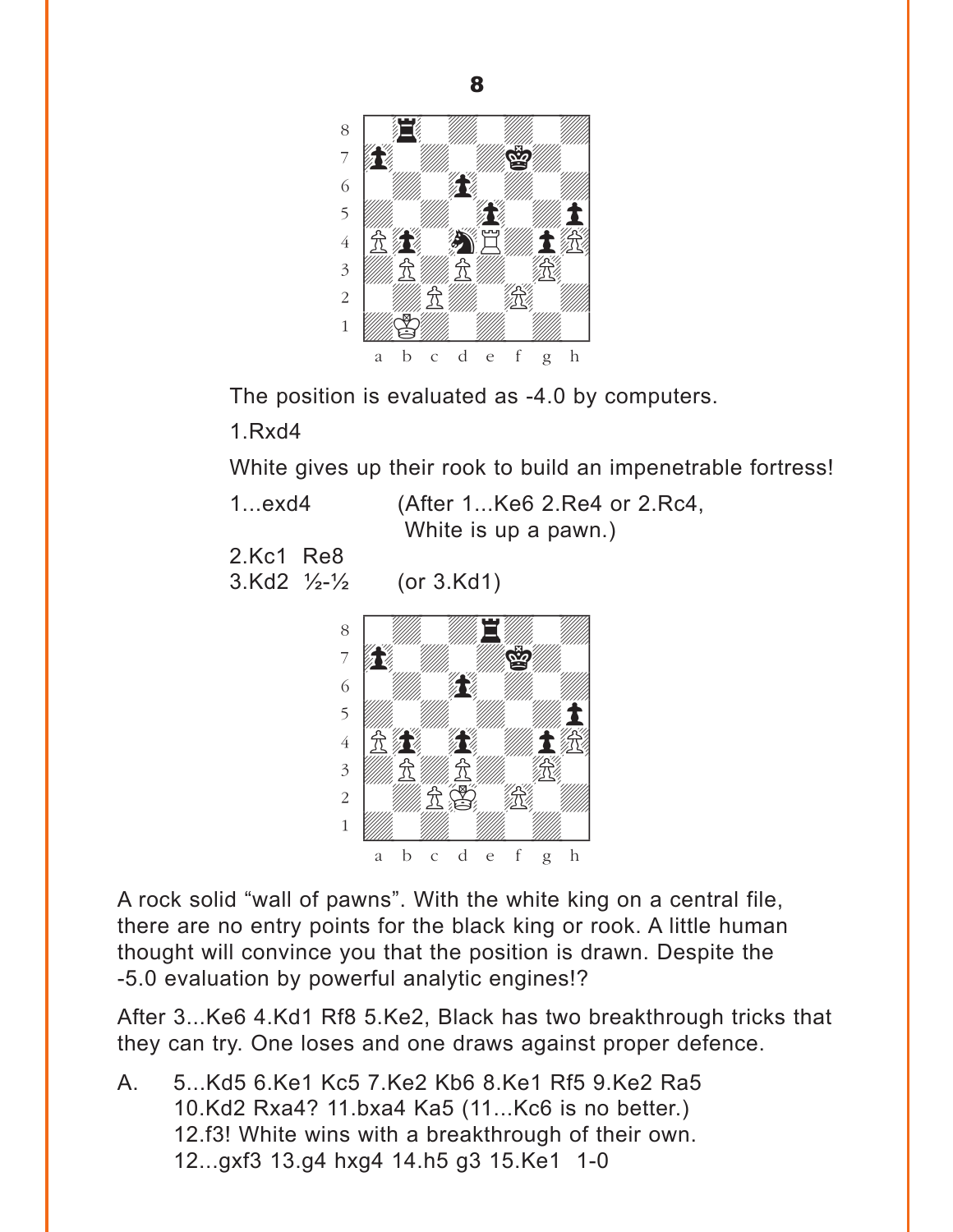<span id="page-15-0"></span>B. 5...Rf3 6.Ke1 Ke5 7.Ke2 d5 8.Ke1 Re3+!? Take me, please. 9.Kd2! Maintaining the fortress. ½-½ (White would lose with 9.fxe3? dxe3 10.Ke2 Kd4!)

### *The Puzzling Side of Fortress Draws*

The logical consequences of complex fortresses lie beyond the horizon of present-day computer programs. Their depth of calculation is insufficient to realize the impossibility of converting a large material advantage into victory.

How long will it be before programs are able to correctly evaluate this kind of position? If you're interested in computer heuristics dealing with this issue, check out *Detecting Fortresses in Chess*  by Matej Guid and Ivan Bratko.



https://ailab.si/matej/doc/Detecting\_Fortresses\_in\_Chess.pdf

### 1.Qf6

A fabulous save! The obvious black moves all lead to a quick draw.

1...Qxf6 stalemate

1...Rxf6 stalemate

1...Kh7 2.Qxg7+ Kxg7 (or 2...Rxg7) stalemate

1...Kg8 2.Qxg6 dead equal

Things are trickier if the black rook moves to g1, g2, or g3.

1...Rg1 2.Qf8+!

The only way to draw.

- 2...Qxf8 stalemate
- 2...Kh7 3.Qxg7+ Kxg7 (or 3...Rxg7) stalemate
- 2...Qg8 3.Qh6+ Qh7 4.Qxh7+ Kxh7 stalemate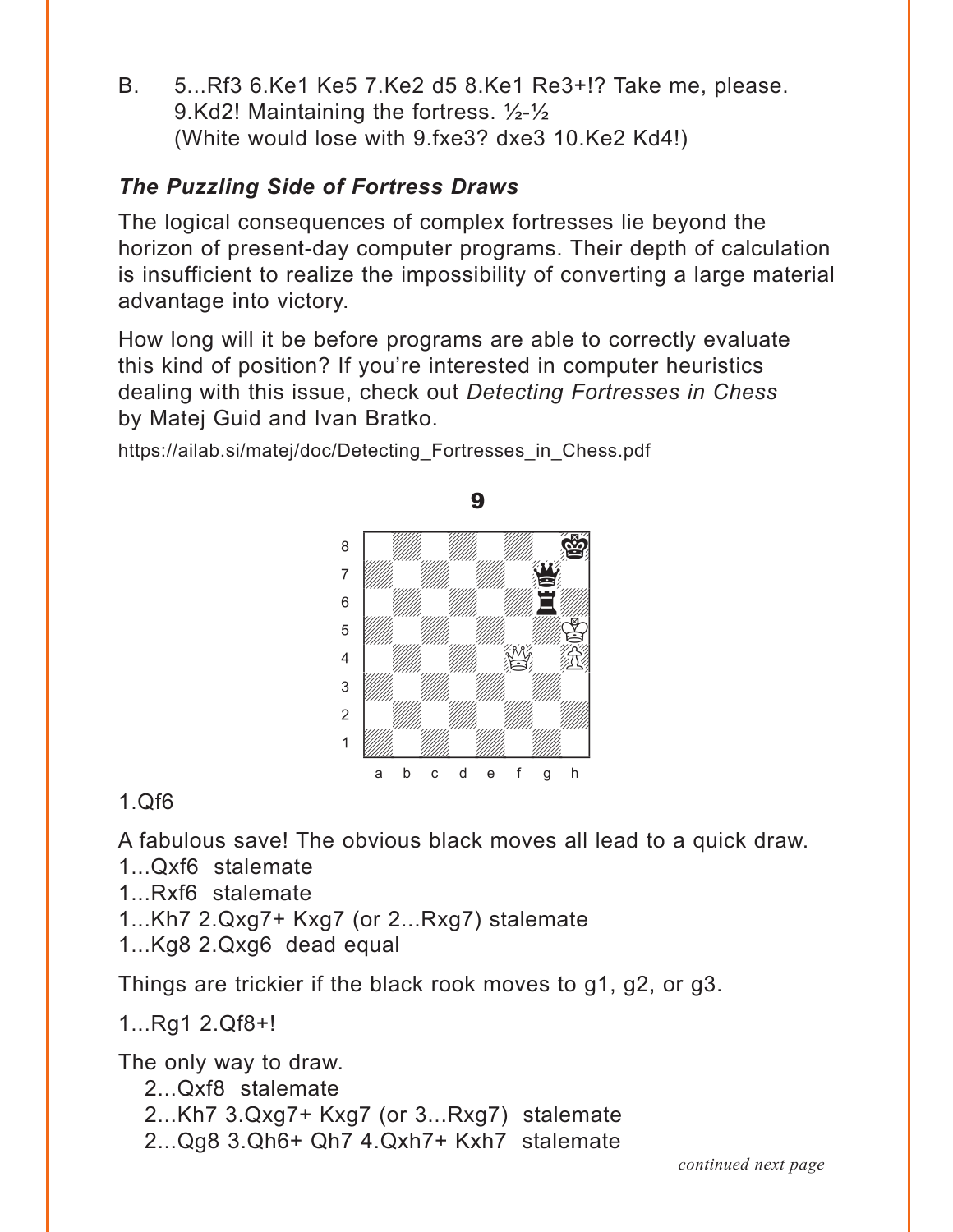But the real challenge is 1...Rg4!? See diagram. How does White survive now? The solution continues below the cartoon.



The position after 1...Rg4!? is a study in itself.

2.Qd6!

On the surface, an incomprehensible move. But there is no other way to hold the draw. (Against 2.Qe6?, Black wins by 2...Rf4!)

2...Rg1 3.Qf8+ (transposes to 1...Rg1) 2...Kg8 3.Qe6+ (3.Qd8+ also draws.) 3...Qf7+ 4.Qxf7+ Kxf7 5.Kxg4 dead equal 3...Kh7 4.Qg8+! (4.Qxg4? Qh6#) 4...Kxg8 (or 4...Qxg8) stalemate 2...Re4 (or 2...Rc4 or even 2...Rd4) 3.Qd8+ (or 3.Qb8+) 3...Kh7 4.Qg8+ Kxg8 (or 4...Qxg8) stalemate 3...Qg8 4.Qf6+ Qg7 (4...Kh7? 5.Qh6#) 5.Qd8+ repeats 2...Kh7!? 3.Qe6! Another "only move", which draws because of the dual threats 4.Qg8+ and 4.Qxg4.

In the initial position, 1.Qb8+? loses to 1...Qg8! (2.Qe5+ Rg7).

The problem is based on the game Krahnstoever - Seyferth, played at Bitterfield, Germany in 1957. The position was the same except there was a white pawn on g3 and a black pawn on g4. With the g-pawns on the board, the draw is very simple after 1.Qf6! since the interesting lines with 1...Rg1 and 1...Rg4 are not possible.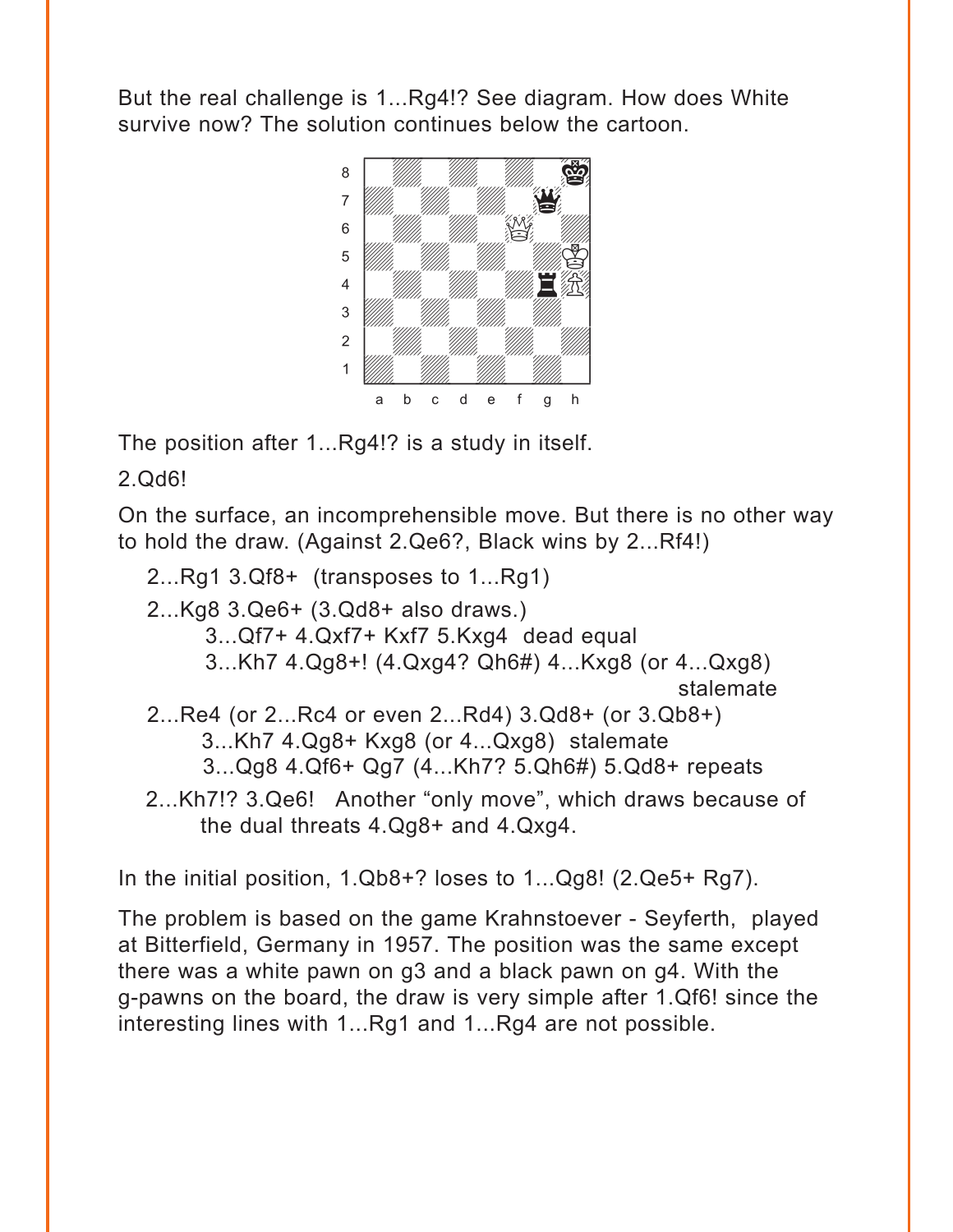<span id="page-17-0"></span>

### 1.Kc5

A survey of the position reveals the following.

The only black pieces with any mobility are the two bishops. But if the bishop on f1 moves, White mates with Bxg2#. So Black is stuck shuffling the other bishop between h2 and g1.

The movement of the white forces is also limited if they want to keep Black in "shuffle mode". In fact, the only piece with any freedom is the white king. And he is restricted to the dark squares! If the white king moves to a light square, Black checks with the bishop on f1 and then promotes with ...f1=Q. (Note that 1.Rxh2? is met by 1...Nxh1.)

The winning plan is for the white king to traverse the board on the dark squares and eventually capture on h4, then to play Rxg3# when the black bishop is on g1.

But things are not quite that simple. For example, after 1.Ke5 Bg1 2.Kd6 Bh2 3.Ke7 Bg1 4.Kf8 Bh2 5.Kg7 Bg1 6.Kh6 Bh2 7.Kg5 Bg1 8.Kxh4 Bh2, the black bishop is on h2 and White has no way to lose a tempo. Curiously enough, a king cannot lose a tempo if he stays on squares of the same colour!

White can win material in that position with 9.Ng4 or 9.N6h5, but there is no forced mate.

However, there is one light square where the bishop on f1 would not be able to check the white king: a8.